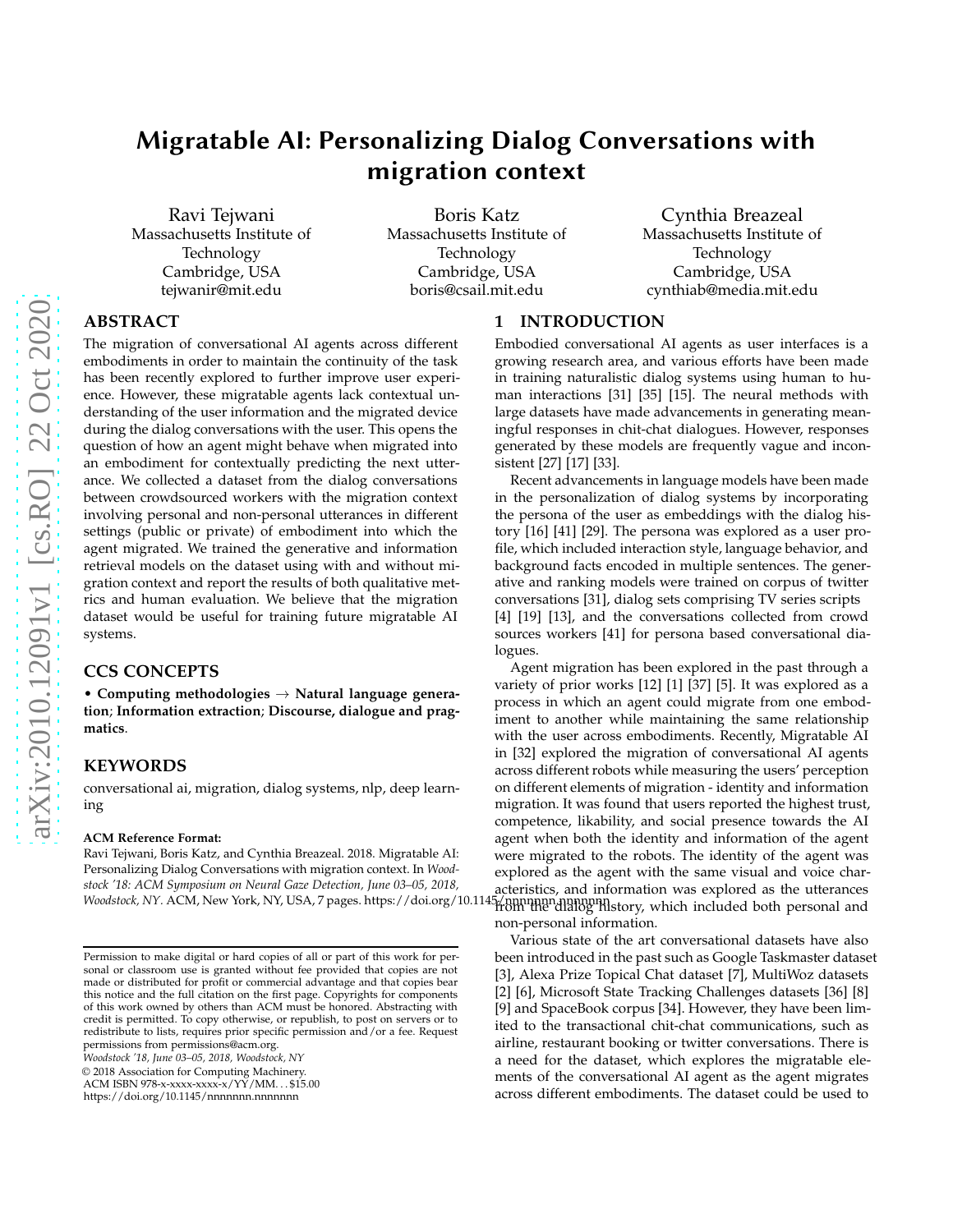further train the migratable AI agents to contextually learn to deliver personal and non-personal information of the users during the dialog conversations in private and public settings.

In this work, we take a step forward in Migratable AI and explore the information migration of the agent towards contextual information migration while maintaining the identity migration. We define the migration context analogous to the persona from the literature research.

**Migration context** in a dialog conversation can be viewed as the type of user information in the utterances (personal or non-personal) and the type of embodiment to which the agent migrates into (public or private). The goal is to train the agent to generate utterances during the dialog conversation with the user based on the migration context i.e. the agent should not present the personal information of the user when migrated into the public embodiment and vice versa.

This paper offers the following contributions. First, we present a migration dataset collected from the dialog conversations between crowdsourced workers using the migration context. Second, we show the personalization of dialog conversation between the migrated agent and the user by training the generative and information retrieval models on the migration dataset. Lastly, we evaluate these models on qualitative metrics and human evaluation for both with and without migration context and report the results.

#### **2 RELATED WORK**

Advancements in dialog systems have been made towards goal-oriented dialog models with predefined user intents and labeled internal dialog states using data-driven methods which provide probabilistic state distributions needed by partially observable Markov decision process (POMDP) dialog managers [\[40\]](#page-6-20) [\[39\]](#page-6-21) or belief tracker based on recurrent dialog managers [40] [\[3](#page-5-3)9] or belief tracker based on recurrent **3 MIGRATION DATASET**<br>neural networks [\[10](#page-6-22)] [\[23\]](#page-6-23). Several conversational datasets [3] [\[7\]](#page-6-15) [\[36](#page-6-16)]<sub>The migration</sub> dataset is a croud o are available for training the dialog systems in chit chat settings which are mainly concerned towards transactional goals such as restaurant booking, flight booking or weather queries.

Neural approaches in language modeling have seen growing interest in response generation such as recurrent neural network(RNN) framework for generating responses on microblogging websites as proposed in [\[26](#page-6-24)] [\[28](#page-6-25)] [\[30\]](#page-6-26). Similarly, sequence to sequence models was applied to dialog systems to produce novel responses, but they lacked consistent personality [\[16](#page-6-7)] as they were trained over many dialogs across several users.

Personalization in goal-oriented dialog systems was explored by [\[14\]](#page-6-27) [\[21\]](#page-6-28) by focusing on the user profile information to model the speech style and to personalize the reasoning over the knowledge bases. The persona-based neural conversation model [\[16](#page-6-7)] on chit-chat conversations from twitter corpus showed that that user personas could be encoded into the sequence to sequence models [\[33\]](#page-6-6) by embedding the user's persona, such as background information and speaking style along with the dialog history.

The most relevant work is [\[41](#page-6-8)], which contributed to the persona-chat dataset by incorporating the persona information of the users collected from the crowdsourced workers in the form of multiple sentences. They encoded its vector representation along with the dialog history into the generative models to produce personalized responses.

Prior work has explored the concept of agent migration through identity migration [\[1\]](#page-5-1) [\[37](#page-6-13)] [\[5](#page-5-2)] and information migration architectures [\[37](#page-6-13)] [\[11](#page-6-29)] [\[24](#page-6-30)]. Agent migration was explored as a process in which an agent could migrate from one embodiment to another while maintaining the same relationship with the user across embodiments. For the identity migration - the identity of the agent such as appearance, voice, and dynamics of motion was migrated across embodiments; the information migration was explored as Short term memory (STM) to maintain agent's current focus and Long term memory (LTM) for the agent to interact with users over a long period of time.

Migratable AI in [\[32\]](#page-6-14) explored the migration of conversational AI agents across different robots while measuring the users' perception on identity and information migration. The identity of the agent was explored as the conversational AI agent with the same visual and voice characteristics, and information was explored as the utterances from the dialog history. Since the information migration included both the personal and non-personal information of the user when the agent was migrated in a public embodiment, it even used the personal information of the user in the dialog conversations. The user reactions to this were reported in [\[32](#page-6-14)]. Hence, we further explore the information migration as contextual information migration along the lines of [\[32](#page-6-14)] [\[41](#page-6-8)] through modeling both the personal and non-personal utterances in the dialog conversations across different settings (Public or Private) of the embodiments.

The migration dataset is a crowd-sourced dataset, collected via Amazon Mechanical Turk, where each pair of users conditioned their dialog from the instructions provided in a taskbased scenario. The users that are responsible for carrying out these tasks are referred to as AMT workers.

#### **3.1 Task based scenario**

The participatory design work by Luria et al. on Re- Embodiment and Co-Embodiment [\[22](#page-6-31)] explored futuristic scenarios with participants using the concept of "speed dating" [\[42\]](#page-6-32). They crafted and piloted four user enactments (DMV, Home and Work, Health Center, and Autonomous Cars) over the course of a month in which a person might interact with multiple agents that can re-embody and co-embody.

In our research, we explore and further extend the Health Center scenario, which involves the user acting out a visit to a health center to evaluate recovery from an injury. The scenario would begin at the user's home where the personal agent would get to know them by asking personal and nonpersonal questions and remind them that it was time for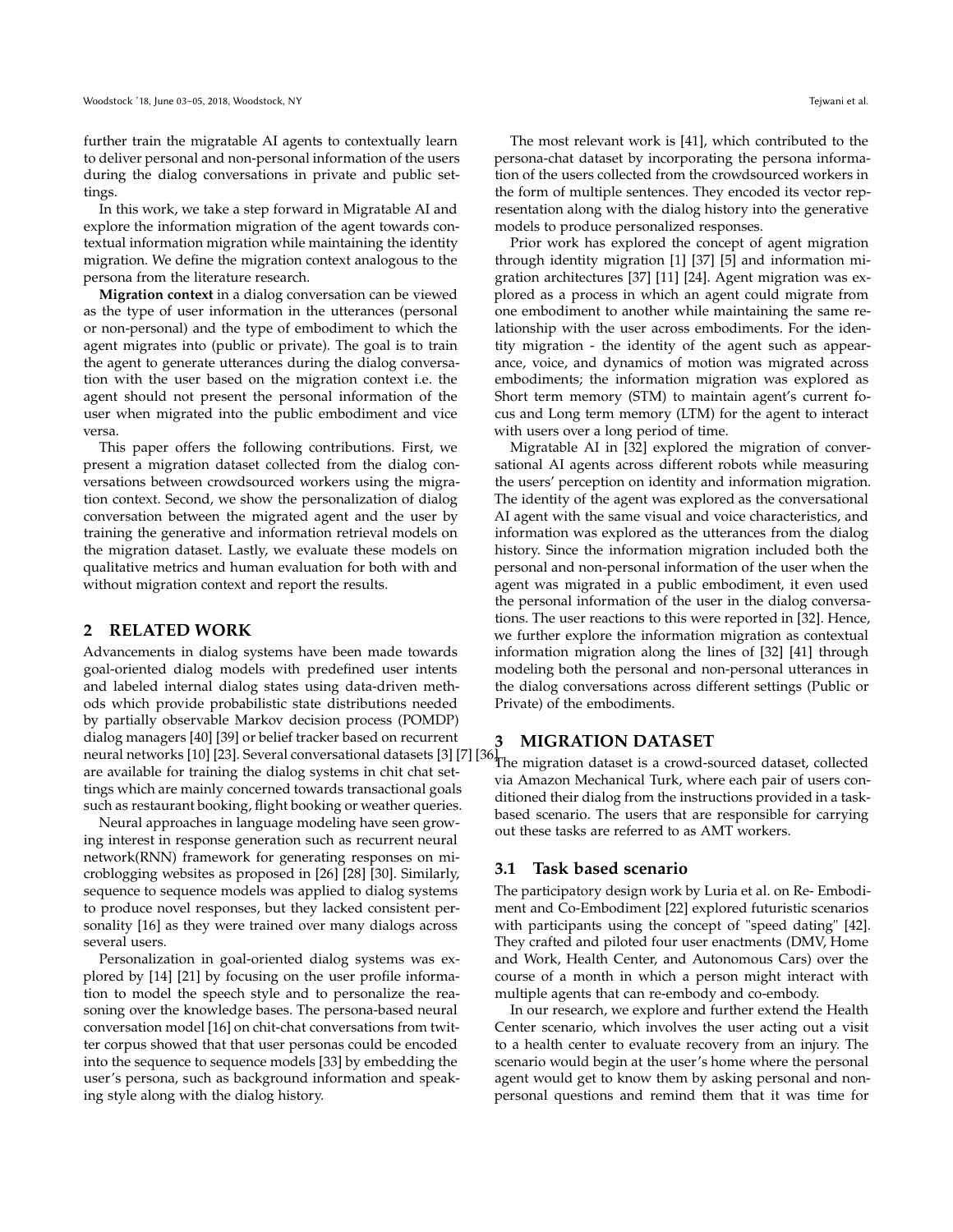<span id="page-2-0"></span>Migratable AI: Personalizing Dialog Conversations with migration context Woodstock '18, June 03-05, 2018, Woodstock, NY

**Table 1: Example dialog from the migration dataset**

#### **Home**

[Person-1]: Hello! How are you doing? (NP)

[Person-2]: I'm good, thank you. How are you? (NP)

[Person-1]: Great, thanks. So, tell me how did you get injured? (P)

[Person-2]: I twisted my knee during my morning run (P) [Person-1]: I am sorry to hear that. How are you feeling today? (P)

[Person-2]: I am feeling much better than before. Just a little anxious. (P)

[Person-1]: Sorry to hear that. What is your partner's name? (P)

[Person-2]: umm.. Her name is Rachel (P)

[Person-1]: Do you watch any sports? (NP)

[Person-2]: Yes, I love watching baseball (NP)

[Person-1]: Great. What does a perfect day look like for you? (NP)

[Person-2]: I prefer a nice sunny day not too hot though somewhere around mid 70s (NP)

[Person-1]: I notice that you have an appointment at the health center (NP)

[Person-2]: oh yeah. Thanks for reminding me (NP)

#### **Health Center Reception**

[Person-1]: Hello! Welcome to the Health Center. I will check you in for the appointment (NP) [Person-2]: Thank you.

[Person-1]: While we are waiting, did you watch yesterday's baseball game? (NP)

[Person-2]: No. I missed it (NP)

[Person-1]: Oh. It was a fun game. It's a nice sunny day today, I hope you will enjoy it later today (NP)

[Person-2]: Thanks for reminding me. I hope to go outdoors later (NP)

#### **Heath Care Professional's Room**

[Person-1]: Hello! The Health Care Professional should be here shortly (NP) [Person-2]: Thank you (NP) [Person-1]: I hope you are feeling less anxious than you were at home (P) [Person-2]: Thanks. Yup, I am much better now (P) [Person-1]: How is your partner Rachel doing? (P) [Person-2]: We are planning to meet for dinner tonight (P)

their medical appointment. Upon arrival at the health center reception in a public setting, the personal agent (migrated onto receptionist robot) would greet, acknowledge the appointment of the user, and further escort them to the health care professional's room. At the health care professional's room in a private setting, the personal agent (migrated onto Smart TV) would further assist the user while waiting for

the health care professional. This would allow us to explore the migration of the conversation agent in more sensitive settings and address issues of context-crossing agents, privacy, and data storage perceptions.

<span id="page-2-1"></span>

| Table 2: Descriptive statistics of the dataset |  |  |  |
|------------------------------------------------|--|--|--|
|------------------------------------------------|--|--|--|

| Number of instances                         | 1014        |
|---------------------------------------------|-------------|
| Number of dialogs                           | 92          |
| Number of MRs                               | 402         |
| Refs/MR                                     | $3(1-35)$   |
| Words/MR                                    | 9.63        |
| $\overline{\text{S} \text{lots}}/\text{MR}$ | 5.43        |
| Sentences/Refs                              | $1.05(1-2)$ |
| Words/Sentence                              | 8.35        |

#### **3.2 Migration modes**

For each dialog, we paired two AMT workers who were randomly assigned to one of the migration modes:

- **With migration context** The AMT workers were restricted to share the amount of information with each other that they had learned about themselves. They could only share personal information in a private setting and non-personal information in a public setting.
- **Without migration context** The AMT workers were not restricted to any information that they had learned about themselves. They could share both personal and non-personal information across private and public settings.

<span id="page-2-2"></span>**Table 3: Lexical Richness representing the Lexical Sophistication and Diversity**

| 7072 |
|------|
| 320  |
| 0.38 |
| 0.06 |
| 0.45 |
|      |

#### <span id="page-2-3"></span>**3.3 Migration chat**

From the task-based scenario, we instructed the AMT workers to carry out the dialog conversations. One worker was instructed to enact the role of a person who had met with an injury in the past and needs to visit the health center for a medical appointment. The other worker was instructed to guide the person by enacting through different roles across locations: a friend at home, receptionist at health center reception, and helper at health care professional's room. At home, as a friend, his task was to get to know the person and inquire about his injury and upcoming appointment by asking a few personal and non-personal questions. At the health center reception in a public setting, as a receptionist, he was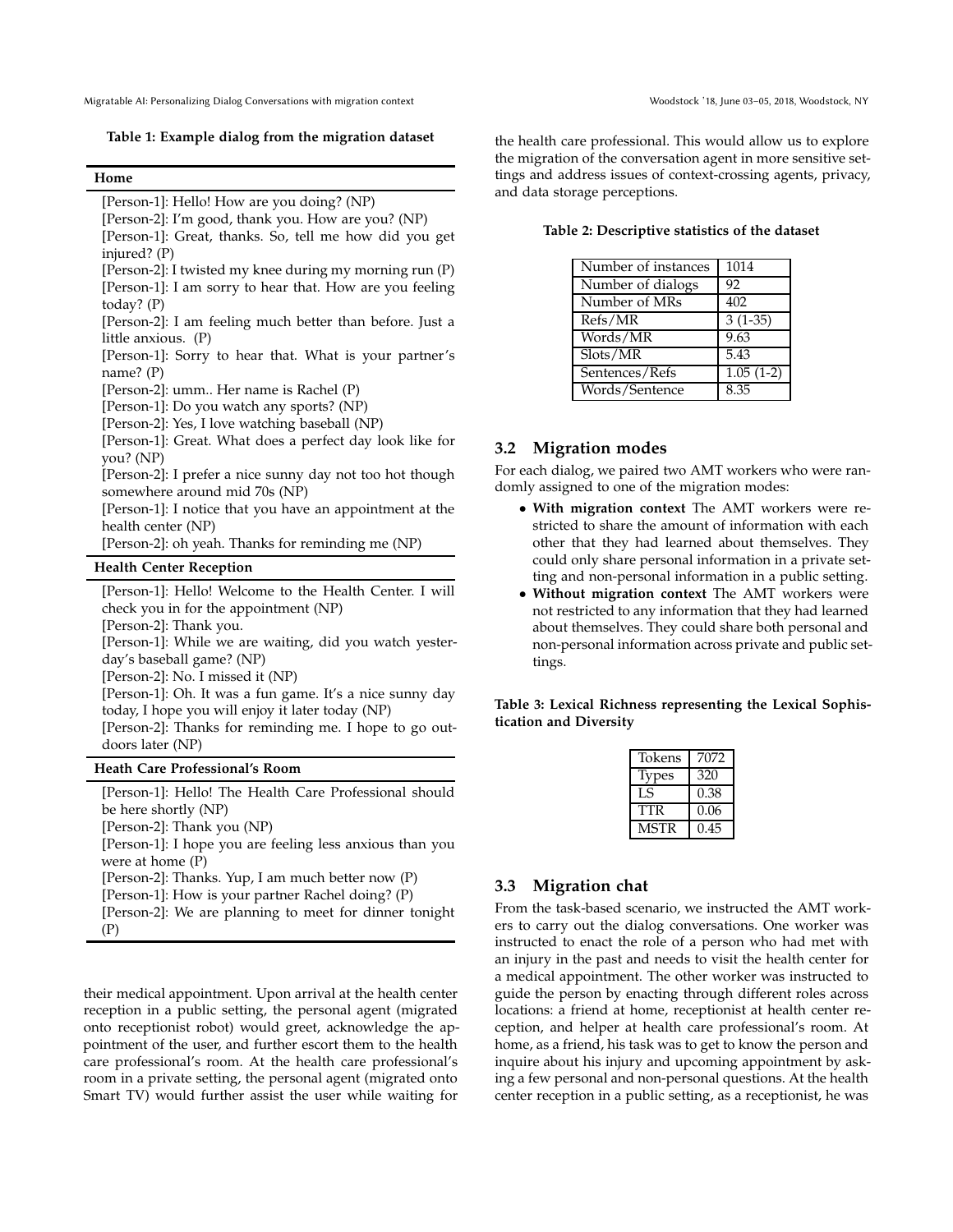<span id="page-3-0"></span>

| Model                |       | No Migration Context     |        | <b>Migration Context</b> |                          |        |
|----------------------|-------|--------------------------|--------|--------------------------|--------------------------|--------|
|                      | F1    | perplexity               | hits@1 | F <sub>1</sub>           | perplexity               | hits@1 |
| Sequence-to-Sequence | 14.22 | 28.06                    | 8.6    | 14.22                    | 31.02                    | 10.4   |
| <b>GPMV</b>          | 12.21 | 28.06                    | 8.6    | 12.20                    | 30.08                    | 9.8    |
| <b>Starspace</b>     | 18.02 | $\overline{\phantom{a}}$ | 12.4   | 18.04                    | $\overline{\phantom{0}}$ | 10.6   |

**Table 4: Evaluation of models for the utterance prediction task using with and without migration context**

instructed to greet the person for his appointment and acknowledge him by using information from previous interaction at home (based on migration mode). At the health professional's room reception, in a private setting, he was further instructed to assist the person while he is waiting for the health care professional (based on migration mode).

In an early investigation of the study, we found out that AMT workers asked similar questions to each other, so we added the instructions that they need to ask at least two personal and non-personal questions. At the end of each dialog conversation, the AMT workers were instructed to label each utterance in the dialog with "NP" for non-personal information and "P" for personal information. An example dialogue from the dataset is shown in Table [1.](#page-2-0) We defined a minimum dialog length of between 8 and 10 turns for each dialog.

#### **3.4 Analysis**

3.4.1 Descriptive Statistics. The descriptive statistics for the dataset are summarized in Table [2.](#page-2-1) Here, the number of instances represent the total number of utterances in the dataset, a number of dialogs represent the total dialog conversations, number of MRs represent the number of distinct Meaning Representations(MR), Refs/MR is the number of natural language references per MR, Words/Ref represent the average number of words per MR, Slots/MR represent the average slot value pairs per MR, Sentences/Ref is the number of natural language sentences per MR and Words/Sentence is the average words per sentence. We split the dataset in an 80:20 ratio for training and test set.

3.4.2 Lexical Richness. We used Lexical Complexity Analyser [\[20\]](#page-6-33) for computing the lexical richness and highlighted them in Table [3.](#page-2-2) Along with the total number of tokens and types, we computed the type-token ratio(TTR) and a mean segmental TTR (MSTTR) by dividing the dataset into segments of a defined length(100) and then further computing the average TTR for each segment as described in [\[20](#page-6-33)].

#### **4 MODELS**

Models were trained on utterances from dialog history (and possibly, migration context) to generate the response word by word. The migration context consisted of the type of user information labeled with Personal(P) or Non-Personal Information (NP), and the type of setting in the dialog conversation - Private or Public. In the past, [\[41\]](#page-6-8) [\[16](#page-6-7)] explored the ranking and generative models for persona-based chat personalization by training the persona of the user, short profile encoded in multiple sentences, along with dialog history. We condition those training methods with personalization for migration context instead of persona, as described below.

#### **4.1 Sequence-to-Sequence**

Given a sequence of inputs  $X = \{x_1, x_2, \dots, x_{n_X}\}$ , an LSTM can be encoded by applying:

$$
h_t^e = LSTM_{encode}\left(x_t \mid h_{t-1}^e\right) \tag{1}
$$

For word embedding vectors, we used GloVe [\[25](#page-6-34)]. The vector for each text unit such as a word or a sentence is denoted by *et* at time step *t* and the vector computed by LSTM model at time *t* by combining  $e_t$  and  $h_{t-1}$  is denoted by  $h_t$ . Each input, *X*, is paired with a sequence of outputs to predict  $Y = \{y_1, y_2, \dots, y_{n_Y}\}$ . The softmax function for the distribution over outputs is defined as:

$$
p(Y | X)) = = \frac{k_y}{t=1} \frac{\exp (f (h_{t-1}, e_{y_t}))}{y' \exp (f (h_{t-1}, e_{y'}))}
$$
(2)

The activation function is denoted by  $f(h_{t-1}, e_{y_t})$  and the model is trained through the negative log likelihood. In order to include the migration context for personalization, we generate it's vector representation *m<sup>S</sup>* and prepend it to the input sequence *X*, i.e.  $X = \forall m \in P||X$ , where  $\parallel$  denotes the concatenation.

#### **4.2 Generative Profile Memory Network**

We consider the generative model, Generative Profile Memory Network [\[41](#page-6-8)], and encode the migration context as individual memory representations in the memory network. The final state of *LSTMencode* is used as an initial hidden state of the decoder, which is encoded through utterances in dialog history. Each entry,  $m_i = \langle m_{i,1}, \ldots, m_{i,n} \rangle \in M$  is encoded via  $f(m_i) = \frac{|m_i|}{i}$ *j id f<sup>i</sup>* .*mi*,*j*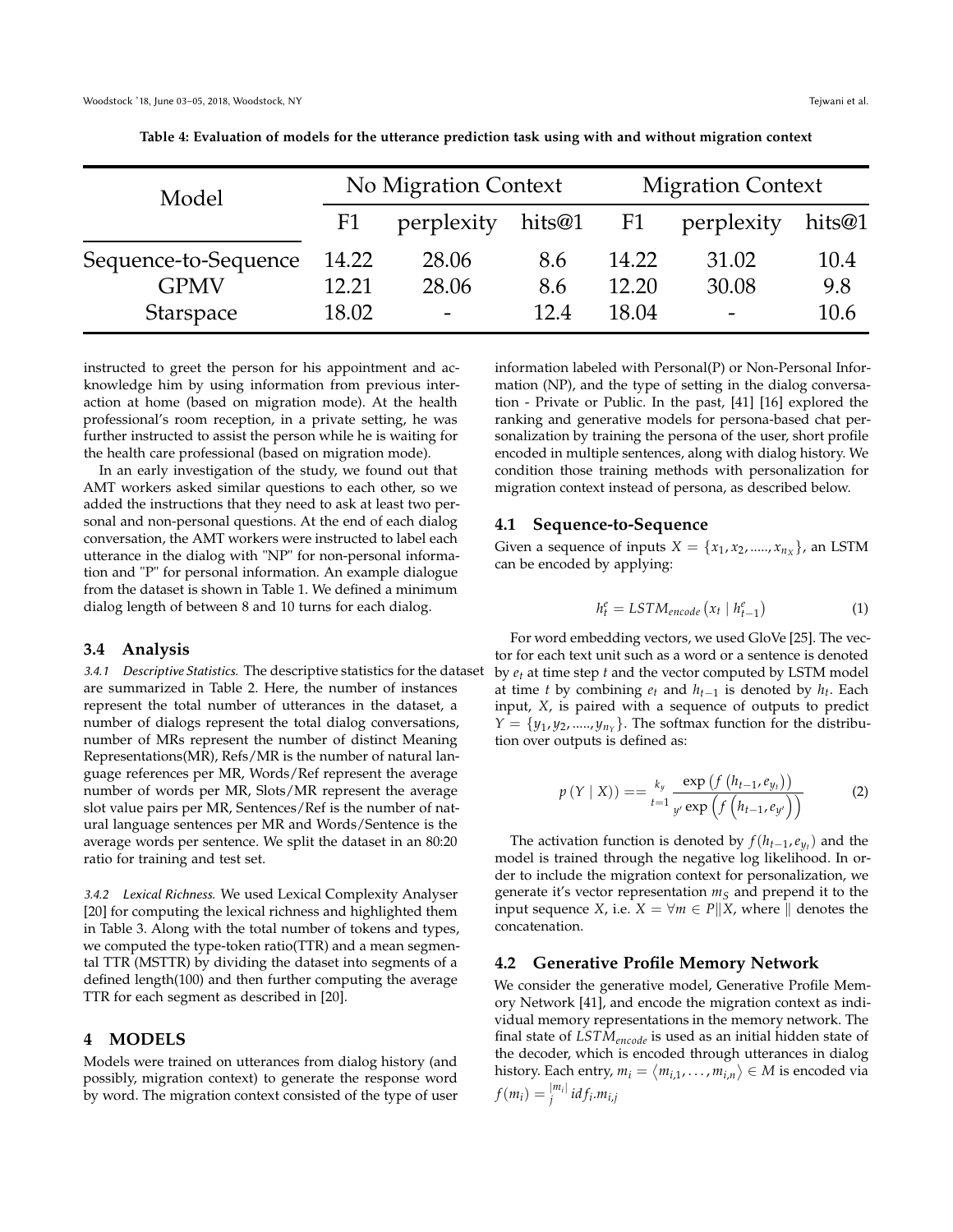<span id="page-4-0"></span>

| Table 5: Human Evaluation of one of the models in comparison to human performance for with and without migration |  |  |  |  |  |  |
|------------------------------------------------------------------------------------------------------------------|--|--|--|--|--|--|
| context                                                                                                          |  |  |  |  |  |  |

| Model        | Human      |            | Sequence-to-Sequence model                                                    |            |  |
|--------------|------------|------------|-------------------------------------------------------------------------------|------------|--|
|              |            |            | No Migration Context Migration Context No Migration Context Migration Context |            |  |
| Fluency      | 3.12(1.54) | 4.22(0.76) | 2.22(1.20)                                                                    | 2.84(1.33) |  |
| Engagingness | 3.66(1.41) | 4.62(1.31) | 2.41(1.35)                                                                    | 2.87(1.04) |  |
| Consistency  | 2.80(1.07) | 4.41(1.87) | 2.12(0.96)                                                                    | 3.16(1.21) |  |

We compute the weights of the words in the utterances using the inverse document frequency:  $i df_i = 1/(1 + log(1 + log(1 + log(1)))$  $(tfi)$ ), where  $tf_i$  is from the GloVe index via Zipf' law [\[41\]](#page-6-8).

The decoder attends the encoded migration context entries: mask  $a_t$ , context  $x_t$  and next input  $\hat{x}_t$  as,

$$
a_t = \text{softmax}\left(FW_a h_t^d\right)
$$
  

$$
x_t = a_t^\top F; \quad \hat{x}_t = \tanh\left(W_x\left[x_{t-1}, x_t\right]\right)
$$
 (3)

where  $W \in \mathbb{R}^{K \times 2K}$  and *F* is the set of encoded memories. When the model is not enabled for the migration context (i.e., no memory), then it is similar to the Sequence-to-Sequence model.

#### **4.3 Information Retrieval(Starspace)**

We consider an Information Retrieval based supervised embedding model, Starspace [\[38\]](#page-6-35). The Starspace model consists of entities described by features such as a bag of words. An entity is an utterance described as n-grams. The model assigns a d-dimensional vector to each of the unique features in a dictionary that needs to be embedded. The embeddings for the entities in the dictionary are learned implicitly.

The model performs the information retrieval by computing the similarity between the word embeddings of dialog conversation and the next utterance using the negative sampling and margin ranking loss [\[41\]](#page-6-8). The similarity function  $\sin(w, v)$  is defined as the cosine similarity of the sum of word embeddings of query *w* and a candidate *v*. The dictionary of *D* word embeddings as *L* is a  $D \times d$  matrix, where  $L_i$ indexes the *i th* feature (row), with *d* dimensional embedding on sequences *w* and *v*.

### **5 EXPERIMENTS**

#### **5.1 Evaluation**

The dialog task is to predict the next utterance given the dialog history while considering the task for both with and without migration context. Following [\[41\]](#page-6-8) [\[16\]](#page-6-7), we evaluate the task using the metrics: (i) F1 score evaluated on the word level, (ii) perplexity for the log-likelihood of the correct utterance, and (iii) Hits@1 representing the probability of candidate utterance ranking from the model. In our setting, we choose n=12 for the number of input responses from the dialogs for the prediction.

#### **5.2 Results**

We report the results on qualitative analysis of the models and human evaluation of the models performed by crowdsourced workers.

5.2.1 Qualitative Analysis. The performance of the models is reported in Table [4.](#page-3-0) The generative models improved significantly when conditioning the prediction of utterance on using the migration context. For example, Sequence to Sequence and Generative Profile Memory Network(GPNV) improved their perplexity and hits@1. However, the Information Retrieval model - Starspace did not report a similar trend in the measures. It may be because the word-based probability which the generative models treat is not calibrated uniformly for the sentence based probability for the IR model.

5.2.2 Human Analysis. We performed the human evaluation using the crowdsourced workers since the qualitative analysis comes with several weaknesses in its evaluation metrics [\[18\]](#page-6-36). We followed a similar procedure as in the data collection process described in Section [3.3.](#page-2-3) In that procedure, we paired two AMT workers to carry out the dialog conversation who were randomly assigned to either of the condition - with or without migration context. Here we replaced one of the AMT workers with our model. They did not know about this while they conversed with each other.

After the dialog conversation, we asked the crowdsourced workers, a few additional questions in order to evaluate the model. We asked them to score between 1 to 5 on fluency, engagingness, and consistency following [\[41](#page-6-8)].

The results of the measures are reported in Table [5.](#page-4-0) We used the Sequence to Sequence model for the evaluation of 10 dialog conversations for both with and without migration context. For the baseline, we also evaluated the scores of human performance by replacing the model with another worker. We noticed that all the measures - fluency, engagingness, and consistency were reported significantly higher in both model and human performance when the migration context was used in the evaluation. We also noticed that the overall measures(both with and without migration context) were higher for human performance than the model. It could be because of the linguistic difference in sentence generation from the tokens predicted by the model.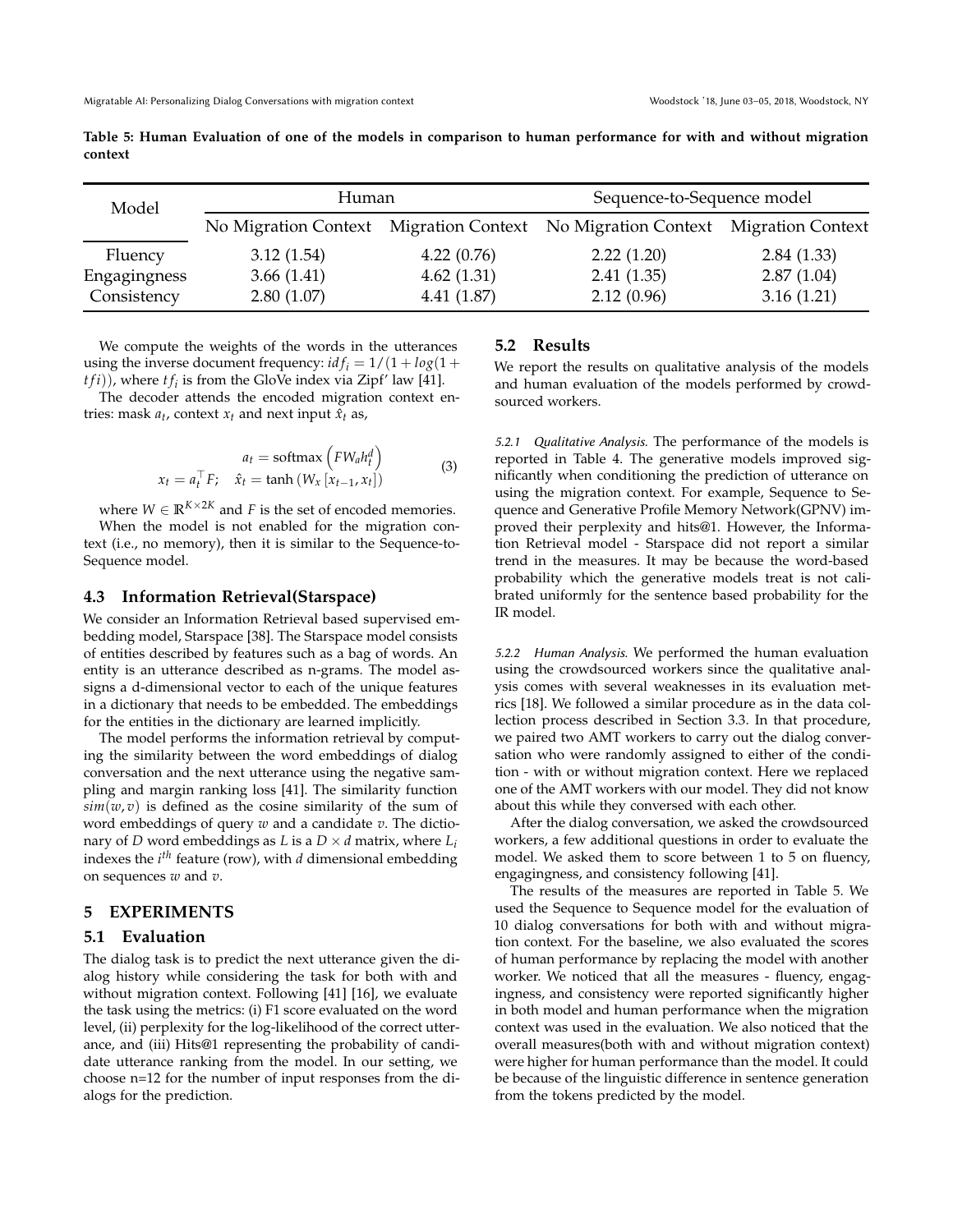#### **6 CONCLUSION**

In this work, we introduced the migration dataset, which consists of the crowed sourced dialog conversations between participants on a task-based migration scenario. In the dataset, we explored the information migration of the migrated agent using migration context for the personal and non-personal utterances in the dialog history across different settings (Public or Private) of embodiment into which the agent migrates. We trained the generative and information retrieval models on the dataset and report that generative models show improvement when conditioning the prediction of utterance on migration context. We also performed the human evaluation on the dataset and found that participants reported higher fluency, engagingness, and consistency in both models and the human performance when migration context was used.

We believe that the migration dataset will be useful for training future migratable AI systems in personalizing the dialog systems during the migration of conversational AI agent across different devices. For human performance, we evaluated only on the Seq2Seq model.

#### **7 FUTURE WORK**

This paper described the work that supports the migration of conversational AI agents across multiple embodiments while maintaining the relationship with the user. Naturally, this is only a beginning, and there remain many exciting research challenges that can be addressed, based on the results of this paper.

In the present system, a single conversational AI assistant was migrated across different embodiments. In the future, this can be extended to more than one conversational AI assistant, and the user can possibly choose as to which assistant he/she wishes to migrate onto a given embodiment.

The dialog conversations between the conversational AI assistant and the user were limited in number of turns at each embodiment due to limitations of MTurk. Hence, only a limited amount of time was spent between the agent and the user to build a relationship. In the future, this can be extended to a long term interactions by recording the dialog conversations between the agent and the user spanning across multiple days, and then the relationship with the migrated agent could be analyzed to investigate the effect of user perceptions.

It is crucial to consider the ethical implications of the conversational agent's migration because both the agent's identity and the dialog history between the user and the agent are migrated in different embodiments. In terms of system security, for user authentication to the system, the conversational AI assistant was designed to migrate on to a new embodiment based on the user's face detection through the embodiment's front-facing camera. In the future, the user can control the activation of the migration of the agent using a secure mechanism such as an RFID ring, or NFC enabled wearables.

In terms of data privacy and security, the dialog conversations between the user and the migrated agent across different devices were transcribed and recorded on to the private and secure cloud database. This was designed to train the machine learning models from the recorded conversations and improve the behavior of the migrated agent. In the future, the system can be further extended to allow the users to store their dialog conversations either in their private data network or in a local wearable device memory.

The migration dataset could be useful for training future migratable AI systems. In the future, the migration dataset could be extended to include more dialog conversations between the participants in order to improve the accuracy of the models. For the human performance, it was evaluated only on the sequence to sequence model. In future work, different recurrent neural network (RNN) and Long short-term memory(LSTM) techniques could be explored for the model and human evaluations.

In the current world, we are surrounded by conversational AI agents such as Alexa, Jibo, Google Home, Siri in different spaces (private or public). They do not share the user context with each other or other functional robots such as Pepper, Kuri, Care-E. To have a seamless conversation across these devices, they must be connected to a single platform presently owned by corporate companies such as Google, Apple, or Amazon. Therefore, this paper poses the question to the research community on what if the conversational AI agent could be the same and could migrate across different platforms and devices while maintaining the continuity of interaction and the relationship with the user. Just like a spiritual companion accompanying you everywhere during the daily interactions with different robots and devices. This paper further attempts to push the boundary by modeling the migrated agent's behavior in different spaces (private or public) to address the data privacy and trust between the user and the agent.

#### **REFERENCES**

- <span id="page-5-1"></span>[1] RS Aylett, M Kriegel, P Cuba, M Vala, A Paiva, KL Koay, K Arent, E Márquez Segura, S Nylander, H Cramer, et al. [n.d.]. Body–hopping: Migrating Artificial Intelligent Agents between Embodiments. ([n. d.]).
- <span id="page-5-4"></span>[2] Paweł Budzianowski, Tsung-Hsien Wen, Bo-Hsiang Tseng, Inigo Casanueva, Stefan Ultes, Osman Ramadan, and Milica Gašić. 2018. Multiwoz-a large-scale multi-domain wizard-of-oz dataset for taskoriented dialogue modelling. *arXiv preprint arXiv:1810.00278* (2018).
- <span id="page-5-3"></span>[3] Bill Byrne, Karthik Krishnamoorthi, Chinnadhurai Sankar, Arvind Neelakantan, Daniel Duckworth, Semih Yavuz, Ben Goodrich, Amit Dubey, Kyu-Young Kim, and Andy Cedilnik. 2019. Taskmaster-1:Toward a Realistic and Diverse Dialog Dataset. In *2019 Conference on Empirical Methods in Natural Language Processing and 9th International Joint Conference on Natural Language Processing*. Hong Kong.
- <span id="page-5-0"></span>[4] David Crane and Marta Kauffman. 1994. *Friends*. [https://en.wikipedia.org/wiki/Friends.](https://en.wikipedia.org/wiki/Friends)
- <span id="page-5-2"></span>[5] Brian R Duffy, Gregory MP O'Hare, Alan N Martin, John F Bradley, and Bianca Schon. 2003. Agent chameleons: Agent minds and bodies. In *Proceedings 11th IEEE International Workshop on Program Comprehension*. IEEE, 118–125.
- <span id="page-5-5"></span>[6] Mihail Eric, Rahul Goel, Shachi Paul, Abhishek Sethi, Sanchit Agarwal, Shuyag Gao, and Dilek Hakkani-Tur. 2019. Multiwoz 2.1: Multi-domain dialogue state corrections and state tracking baselines. *arXiv preprint arXiv:1907.01669* (2019).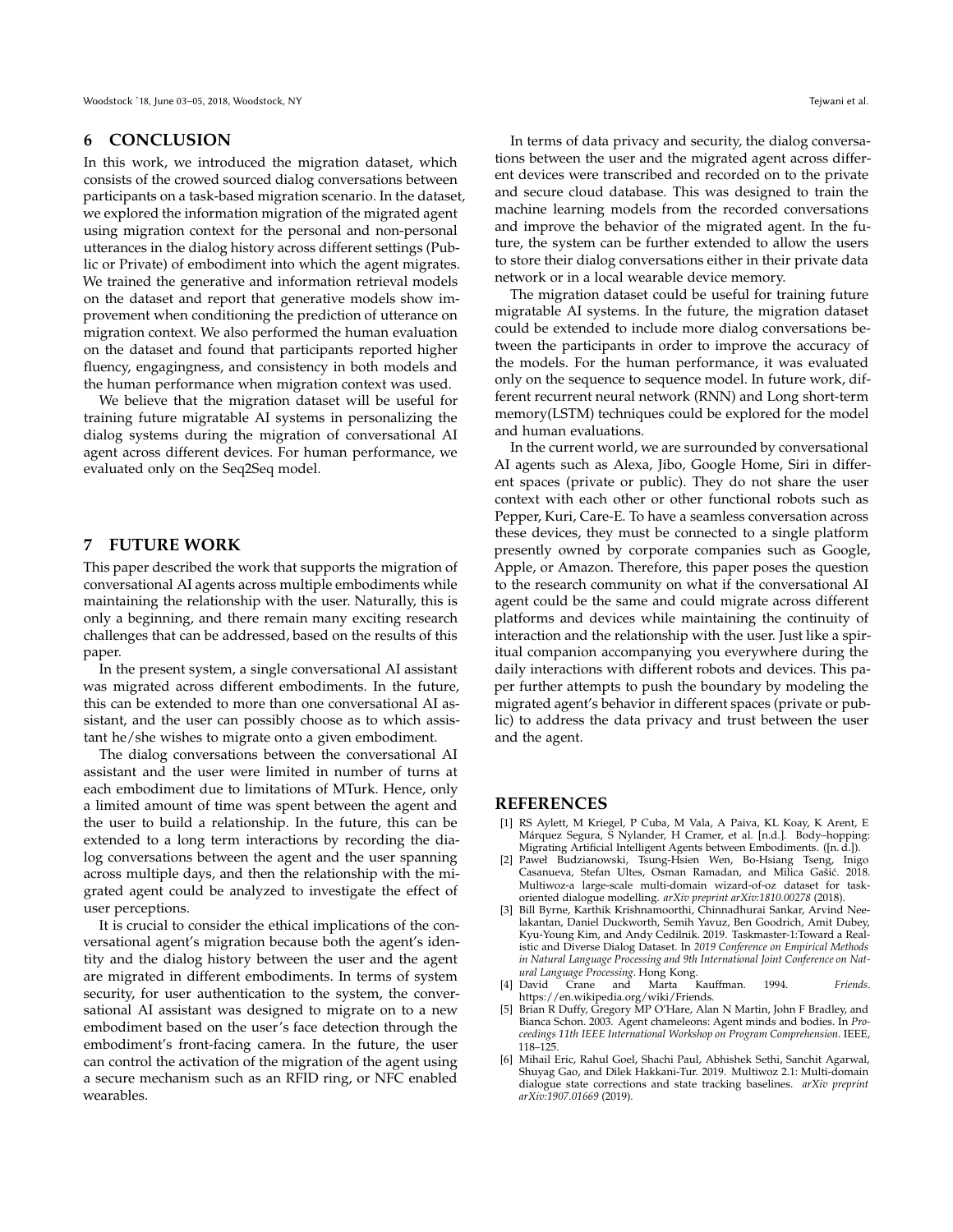<span id="page-6-0"></span>Migratable AI: Personalizing Dialog Conversations with migration context Woodstock '18, June 03-05, 2018, Woodstock, NY

- <span id="page-6-15"></span>[7] Karthik Gopalakrishnan, Behnam Hedayatnia, Qinlang Chen, Anna Gottardi, Sanjeev Kwatra, Anu Venkatesh, Raefer Gabriel, Dilek Hakkani-Tür, and Amazon Alexa AI. 2019. Topical-Chat: Towards Knowledge-Grounded Open-Domain Conversations. *Proc. Interspeech 2019* (2019), 1891–1895.
- <span id="page-6-17"></span>[8] Matthew Henderson, Blaise Thomson, and Jason D Williams. 2014. The second dialog state tracking challenge. In *Proceedings of the 15th annual meeting of the special interest group on discourse and dialogue (SIGDIAL)*. 263– 272.
- <span id="page-6-18"></span>[9] Matthew Henderson, Blaise Thomson, and Jason D Williams. 2014. The third dialog state tracking challenge. In *2014 IEEE Spoken Language Technology Workshop (SLT)*. IEEE, 324–329.
- <span id="page-6-22"></span>[10] Matthew Henderson, Blaise Thomson, and Steve Young. 2013. Deep neural network approach for the dialog state tracking challenge. In *Proceedings of the SIGDIAL 2013 Conference*. 467–471.
- <span id="page-6-29"></span>[11] Wan Ching Ho, Kerstin Dautenhahn, Mei Yii Lim, Patricia A Vargas, Ruth Aylett, and Sibylle Enz. 2009. An initial memory model for virtual and robot companions supporting migration and long-term interaction. In *RO-MAN 2009-The 18th IEEE International Symposium on Robot and Human Interactive Communication*. IEEE, 277–284.
- <span id="page-6-12"></span>[12] Michita Imai, Tetsuo Ono, and Tameyuki Etani. 1999. Agent migration: communications between a human and robot. In *IEEE SMC'99 Conference Proceedings. 1999 IEEE International Conference on Systems, Man, and Cybernetics (Cat. No. 99CH37028)*, Vol. 4. IEEE, 1044–1048.
- <span id="page-6-27"></span><span id="page-6-11"></span>[13] IMSD. 2014. *The Internet movie script database*. [http://www.imsdb.com.](http://www.imsdb.com) [14] Chaitanya K Joshi, Fei Mi, and Boi Faltings. 2017. Personalization in goal-oriented dialog. *arXiv preprint arXiv:1706.07503* (2017).
- <span id="page-6-3"></span>[15] Jiwei Li, Michel Galley, Chris Brockett, Jianfeng Gao, and Bill Dolan. 2015. A diversity-promoting objective function for neural conversation models. *arXiv preprint arXiv:1510.03055* (2015).
- <span id="page-6-7"></span>[16] Jiwei Li, Michel Galley, Chris Brockett, Georgios P Spithourakis, Jianfeng Gao, and Bill Dolan. 2016. A persona-based neural conversation model. *arXiv preprint arXiv:1603.06155* (2016).
- <span id="page-6-5"></span>[17] Jiwei Li, Will Monroe, Alan Ritter, Michel Galley, Jianfeng Gao, and Dan Jurafsky. 2016. Deep reinforcement learning for dialogue generation. *arXiv preprint arXiv:1606.01541* (2016).
- <span id="page-6-36"></span>[18] Chia-Wei Liu, Ryan Lowe, Iulian V Serban, Michael Noseworthy, Laurent Charlin, and Joelle Pineau. 2016. How not to evaluate your dialogue system: An empirical study of unsupervised evaluation metrics for dialogue response generation. *arXiv preprint arXiv:1603.08023* (2016).
- <span id="page-6-10"></span>[19] Chuck Lorre and Bill Prady. 2007. *The Big Bang Theory*. [https://en.wikipedia.org/wiki/The\\_Big\\_Bang\\_Theory.](https://en.wikipedia.org/wiki/The_ Big_Bang_Theory)
- <span id="page-6-33"></span>[20] Xiaofei Lu. 2012. The relationship of lexical richness to the quality of ESL learners' oral narratives. *The Modern Language Journal* 96, 2 (2012), 190–208.
- <span id="page-6-28"></span>[21] JM Lucas, F Fernández, J Salazar, J Ferreiros, and R San Segundo. 2009. Managing speaker identity and user profiles in a spoken dialogue system. *Procesamiento del lenguaje natural* 43 (2009), 77–84.
- <span id="page-6-31"></span>[22] Michal Luria, Samantha Reig, Xiang Zhi Tan, Aaron Steinfeld, Jodi Forlizzi, and John Zimmerman. 2019. Re-Embodiment and Co-Embodiment: Exploration of Social Presence for Robots and Conversational Agents. In *Proceedings of the 2019 on Designing Interactive Systems Conference* (San Diego, CA, USA) *(DIS '19)*. ACM, New York, NY, USA, 633–644. <https://doi.org/10.1145/3322276.3322340>
- <span id="page-6-23"></span>[23] Nikola Mrkšić, Diarmuid O Séaghdha, Blaise Thomson, Milica Gašić, Pei-Hao Su, David Vandyke, Tsung-Hsien Wen, and Steve Young. 2015. Multi-domain dialog state tracking using recurrent neural networks. *arXiv preprint arXiv:1506.07190* (2015).
- <span id="page-6-30"></span>[24] Tetsuo Ono, Michita Imai, and Ryohei Nakatsu. 2000. Reading a robot's mind: A model of utterance understanding based on the theory of mind mechanism. *Advanced Robotics* 14, 4 (2000), 311–326.
- <span id="page-6-34"></span>[25] Jeffrey Pennington, Richard Socher, and Christopher Manning. 2014. Glove: Global vectors for word representation. In *Proceedings of the 2014 conference on empirical methods in natural language processing (EMNLP)*. 1532–1543.
- <span id="page-6-24"></span>[26] Alan Ritter, Colin Cherry, and William B Dolan. 2011. Data-driven response generation in social media. In *Proceedings of the 2011 Conference on Empirical Methods in Natural Language Processing*. 583–593.
- <span id="page-6-4"></span>[27] Iulian Vlad Serban, Ryan Lowe, Laurent Charlin, and Joelle Pineau. 2016. Generative deep neural networks for dialogue: A short review. *arXiv preprint arXiv:1611.06216* (2016).
- <span id="page-6-25"></span>[28] Lifeng Shang, Zhengdong Lu, and Hang Li. 2015. Neural responding machine for short-text conversation. *arXiv preprint arXiv:1503.02364* (2015).
- <span id="page-6-9"></span>[29] Haoyu Song, Wei-Nan Zhang, Yiming Cui, Dong Wang, and Ting Liu. 2019. Exploiting persona information for diverse generation of conversational responses. arXiv preprint arXiv:1905.12188 (2019).
- <span id="page-6-26"></span>[30] Alessandro Sordoni, Yoshua Bengio, Hossein Vahabi, Christina Lioma, Jakob Grue Simonsen, and Jian-Yun Nie. 2015. A hierarchical recurrent encoder-decoder for generative context-aware query suggestion. In *Proceedings of the 24th ACM International on Conference on Information and Knowledge Management*. 553–562.
- <span id="page-6-1"></span>[31] Alessandro Sordoni, Michel Galley, Michael Auli, Chris Brockett, Yangfeng Ji, Margaret Mitchell, Jian-Yun Nie, Jianfeng Gao, and Bill Dolan. 2015. A neural network approach to context-sensitive generation of conversational responses. *arXiv preprint arXiv:1506.06714* (2015).
- <span id="page-6-14"></span>[32] Ravi Tejwani, Felipe Moreno, Sooyeon Jeong, Hae Won Park, and Cynthia Breazeal. 2020. Migratable AI. *arXiv preprint arXiv:2007.05801* (2020).
- <span id="page-6-6"></span>[33] Oriol Vinyals and Quoc Le. 2015. A neural conversational model. *arXiv preprint arXiv:1506.05869* (2015).
- <span id="page-6-19"></span>[34] Andreas Vlachos and Stephen Clark. 2014. A new corpus and imitation learning framework for context-dependent semantic parsing. *Transactions of the Association for Computational Linguistics* 2 (2014), 547–560.
- <span id="page-6-2"></span>[35] Tsung-Hsien Wen, Milica Gasic, Nikola Mrksic, Pei-Hao Su, David Vandyke, and Steve Young. 2015. Semantically conditioned lstm-based natural language generation for spoken dialogue systems. *arXiv preprint arXiv:1508.01745* (2015).
- <span id="page-6-16"></span>[36] Jason Williams, Antoine Raux, Deepak Ramachandran, and Alan Black. 2013. The dialog state tracking challenge. In *Proceedings of the SIGDIAL 2013 Conference*. 404–413.
- <span id="page-6-13"></span>[37] Living with Robots and Interactive Companions. 2009. *Lirec*. [http://lirec.eu.](http://lirec.eu)
- <span id="page-6-35"></span>[38] Ledell Yu Wu, Adam Fisch, Sumit Chopra, Keith Adams, Antoine Bordes, and Jason Weston. 2018. Starspace: Embed all the things!. In *Thirty-Second AAAI Conference on Artificial Intelligence*.
- <span id="page-6-21"></span>[39] Steve Young, Milica Gašić, Simon Keizer, François Mairesse, Jost Schatzmann, Blaise Thomson, and Kai Yu. 2010. The hidden information state model: A practical framework for POMDP-based spoken dialogue management. *Computer Speech & Language* 24, 2 (2010), 150–174.
- <span id="page-6-20"></span>[40] Steve Young, Milica Gašić, Blaise Thomson, and Jason D Williams. 2013. Pomdp-based statistical spoken dialog systems: A review. *Proc. IEEE* 101, 5 (2013), 1160–1179.
- <span id="page-6-8"></span>[41] Saizheng Zhang, Emily Dinan, Jack Urbanek, Arthur Szlam, Douwe Kiela, and Jason Weston. 2018. Personalizing dialogue agents: I have a dog, do you have pets too? *arXiv preprint arXiv:1801.07243* (2018).
- <span id="page-6-32"></span>[42] John Zimmerman and Jodi Forlizzi. 2017. Speed dating: providing a menu of possible futures. *She Ji: The Journal of Design, Economics, and Innovation* 3, 1 (2017), 30–50.